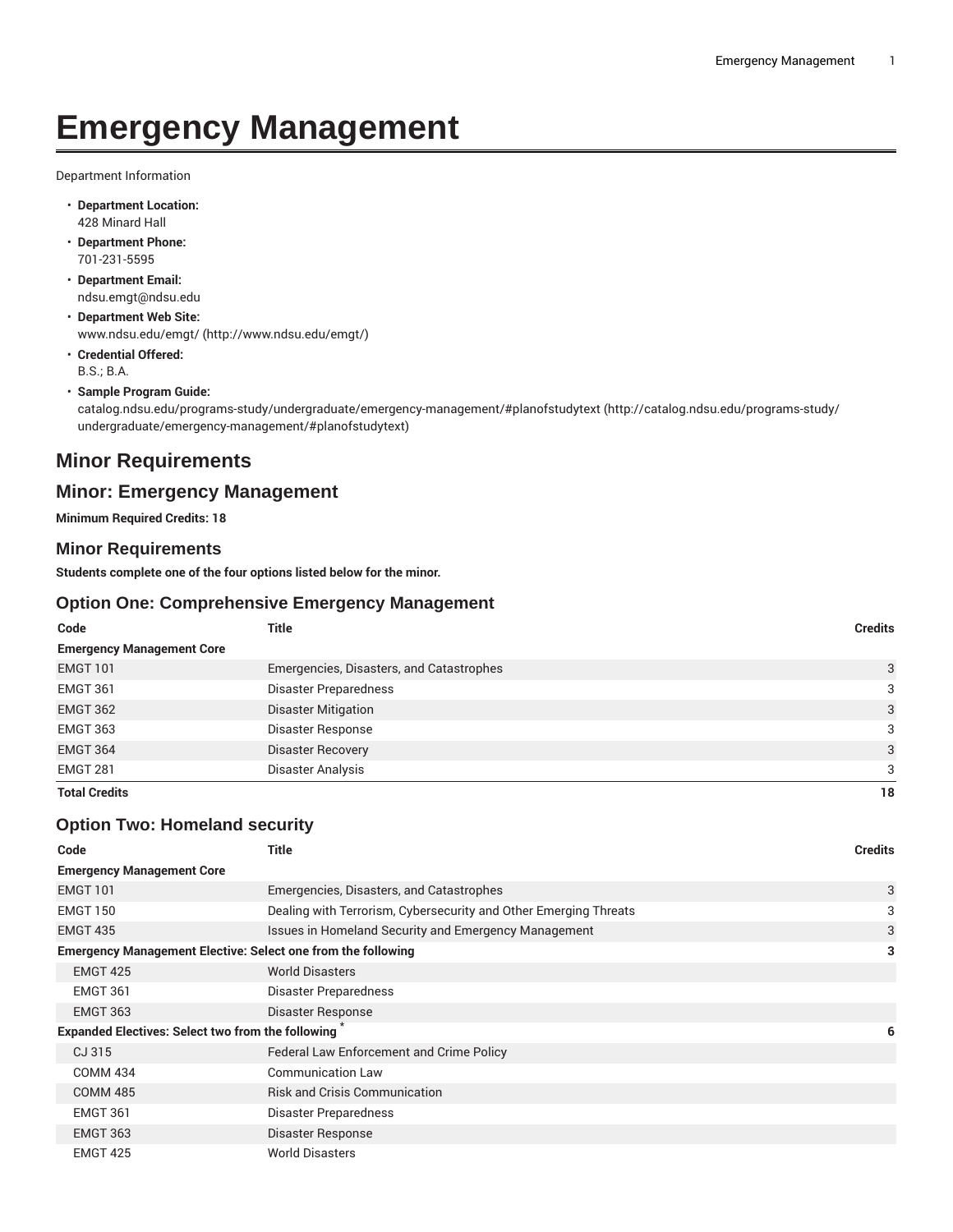| <b>Total Credits</b> |                             | 18 |
|----------------------|-----------------------------|----|
| <b>POLS 225</b>      | <b>Comparative Politics</b> |    |
| <b>POLS 220</b>      | International Politics      |    |
| <b>POLS 120</b>      | Terrorism                   |    |

\* Cannot count an EMGT elective core course taken toward the required 6 elective credits in this category.

# **Option Three: Risk and Resilience Management**

| Code                                                                | <b>Title</b>                                       | <b>Credits</b> |
|---------------------------------------------------------------------|----------------------------------------------------|----------------|
| <b>Emergency Management Core</b>                                    |                                                    |                |
| <b>EMGT 101</b>                                                     | Emergencies, Disasters, and Catastrophes           | 3              |
| <b>EMGT 362</b>                                                     | Disaster Mitigation                                | 3              |
| <b>EMGT 364</b>                                                     | <b>Disaster Recovery</b>                           | 3              |
| <b>Emergency Management Elective: Select one from the following</b> |                                                    | 3              |
| <b>EMGT 410</b>                                                     | <b>Comprehensive Emergency Management Planning</b> |                |
| <b>EMGT 281</b>                                                     | Disaster Analysis                                  |                |
| <b>Expanded Electives: Select two from the following</b>            |                                                    | 6              |
| <b>COMM 484</b>                                                     | Organizational Advocacy and Issue Management       |                |
| <b>COMM 487</b>                                                     | Organizational Power and Leadership                |                |
| <b>COMM 488</b>                                                     | Social Influence and Organizational Change         |                |
| <b>EMGT 410</b>                                                     | <b>Comprehensive Emergency Management Planning</b> |                |
| <b>EMGT 414</b>                                                     | Spatial Analysis in Emergency Management           |                |
| <b>EMGT 420</b>                                                     | Hazard, Risk, and Vulnerability Assessments        |                |
| <b>EMGT 445</b>                                                     | Understanding Vulnerable Populations in Disasters  |                |
| <b>EMGT 461</b>                                                     | <b>Business Continuity and Crisis Management</b>   |                |
| <b>EMGT 463</b>                                                     | <b>Voluntary Agency Disaster Services</b>          |                |
| <b>HDFS 310</b>                                                     | Citizenship & Social Activism                      |                |
| <b>SOC 404</b>                                                      | <b>Community Assessment</b>                        |                |
| <b>SOC 405</b>                                                      | <b>Community Development</b>                       |                |
| <b>Total Credits</b>                                                |                                                    | 18             |

Cannot count an EMGT elective core course taken toward the required 6 elective credits in this category.

# **Option Four: Vulnerability and Capacity building**

| Code                             | Title                                                                | <b>Credits</b> |
|----------------------------------|----------------------------------------------------------------------|----------------|
| <b>Emergency Management Core</b> |                                                                      |                |
| <b>EMGT 101</b>                  | Emergencies, Disasters, and Catastrophes                             | 3              |
| <b>EMGT 445</b>                  | Understanding Vulnerable Populations in Disasters                    | 3              |
| <b>EMGT 463</b>                  | <b>Voluntary Agency Disaster Services</b>                            | 3              |
|                                  | <b>Emergency Management Electives: Select one from the following</b> | 3              |
| <b>EMGT 420</b>                  | Hazard, Risk, and Vulnerability Assessments                          |                |
| EMGT 364                         | <b>Disaster Recovery</b>                                             |                |
| <b>EMGT 281</b>                  | Disaster Analysis                                                    |                |
| <b>EMGT 362</b>                  | <b>Disaster Mitigation</b>                                           |                |
|                                  | Expanded Electives: Select two from the following                    | 6              |
| <b>COMM 216</b>                  | Intercultural Communication                                          |                |
| <b>COMM 488</b>                  | Social Influence and Organizational Change                           |                |
| EMGT 420                         | Hazard, Risk, and Vulnerability Assessments                          |                |
| <b>EMGT 361</b>                  | Disaster Preparedness                                                |                |
| <b>EMGT 363</b>                  | Disaster Response                                                    |                |
| <b>EMGT 364</b>                  | <b>Disaster Recovery</b>                                             |                |
| <b>EMGT 435</b>                  | Issues in Homeland Security and Emergency Management                 |                |
| <b>EMGT 461</b>                  | <b>Business Continuity and Crisis Management</b>                     |                |